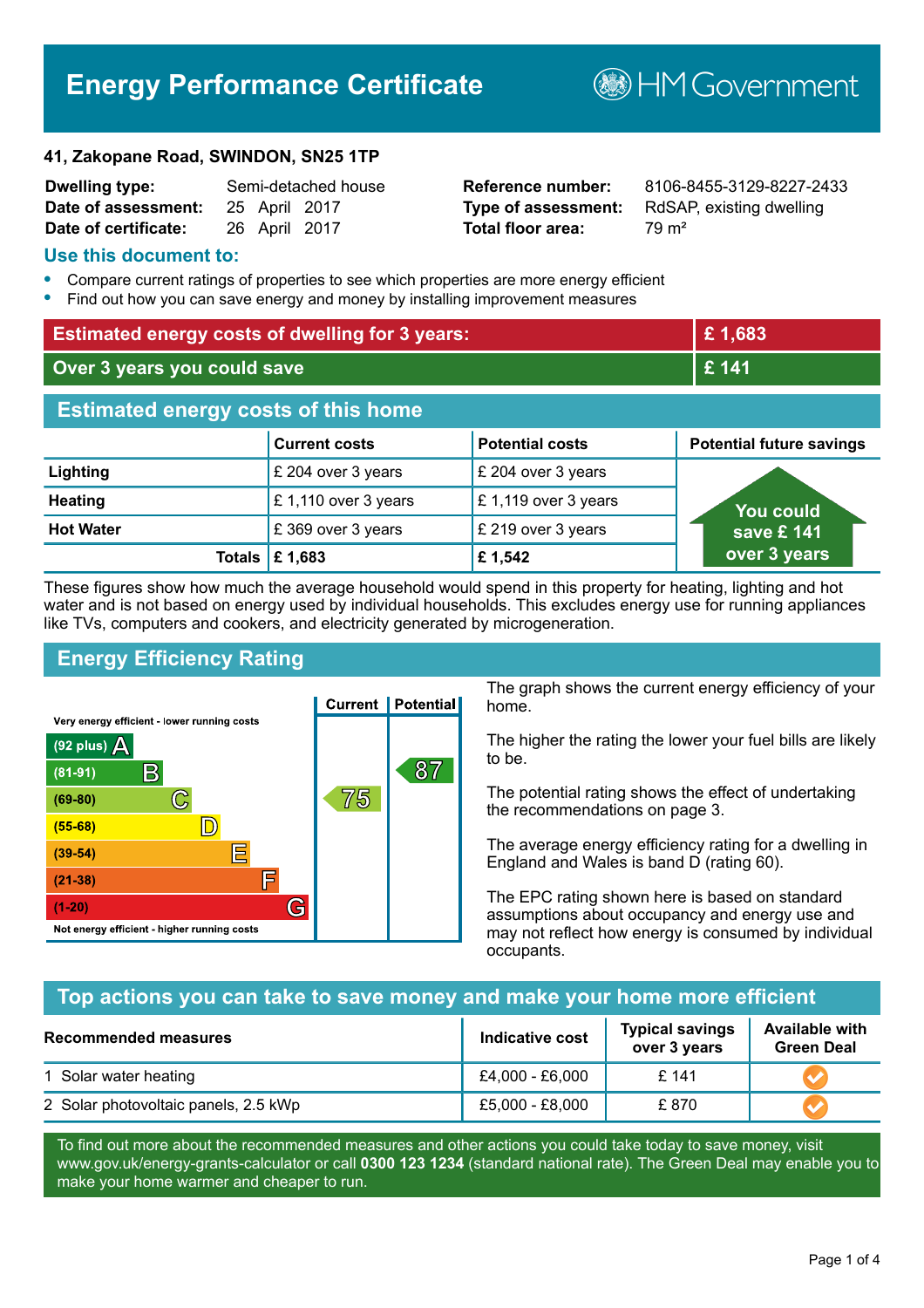#### 41, Zakopane Road, SWINDON, SN25 1TP 26 April 2017 RRN: 8106-8455-3129-8227-2433

### **Summary of this home's energy performance related features**

| <b>Element</b>        | <b>Description</b>                          | <b>Energy Efficiency</b> |
|-----------------------|---------------------------------------------|--------------------------|
| Walls                 | Cavity wall, as built, insulated (assumed)  | ★★★★☆                    |
| Roof                  | Pitched, 270 mm loft insulation             | ★★★★☆                    |
| Floor                 | Suspended, insulated (assumed)              |                          |
| Windows               | Fully double glazed                         | ★★★★☆                    |
| Main heating          | Boiler and radiators, mains gas             | ★★★★☆                    |
| Main heating controls | Programmer, room thermostat and trvs        | ★★★★☆                    |
| Secondary heating     | None                                        |                          |
| Hot water             | From main system                            | ★★★★☆                    |
| Lighting              | Low energy lighting in 82% of fixed outlets | ****                     |

Current primary energy use per square metre of floor area: 162 kWh/m² per year

The assessment does not take into consideration the physical condition of any element. 'Assumed' means that the insulation could not be inspected and an assumption has been made in the methodology based on age and type of construction.

#### **Low and zero carbon energy sources**

Low and zero carbon energy sources are sources of energy that release either very little or no carbon dioxide into the atmosphere when they are used. Installing these sources may help reduce energy bills as well as cutting carbon. There are none provided for this home.

# **Your home's heat demand**

For most homes, the vast majority of energy costs derive from heating the home. Where applicable, this table shows the energy that could be saved in this property by insulating the loft and walls, based on typical energy use (shown within brackets as it is a reduction in energy use).

| <b>Heat demand</b>           | <b>Existing dwelling</b> | Impact of loft<br>insulation | Impact of cavity<br>wall insulation | Impact of solid<br>wall insulation |
|------------------------------|--------------------------|------------------------------|-------------------------------------|------------------------------------|
| Space heating (kWh per year) | 5.424                    | N/A                          | N/A                                 | N/A                                |
| Water heating (kWh per year) | 2.474                    |                              |                                     |                                    |

You could receive Renewable Heat Incentive (RHI) payments and help reduce carbon emissions by replacing your existing heating system with one that generates renewable heat, subject to meeting minimum energy efficiency requirements. The estimated energy required for space and water heating will form the basis of the payments. For more information, search for the domestic RHI on the www.gov.uk website.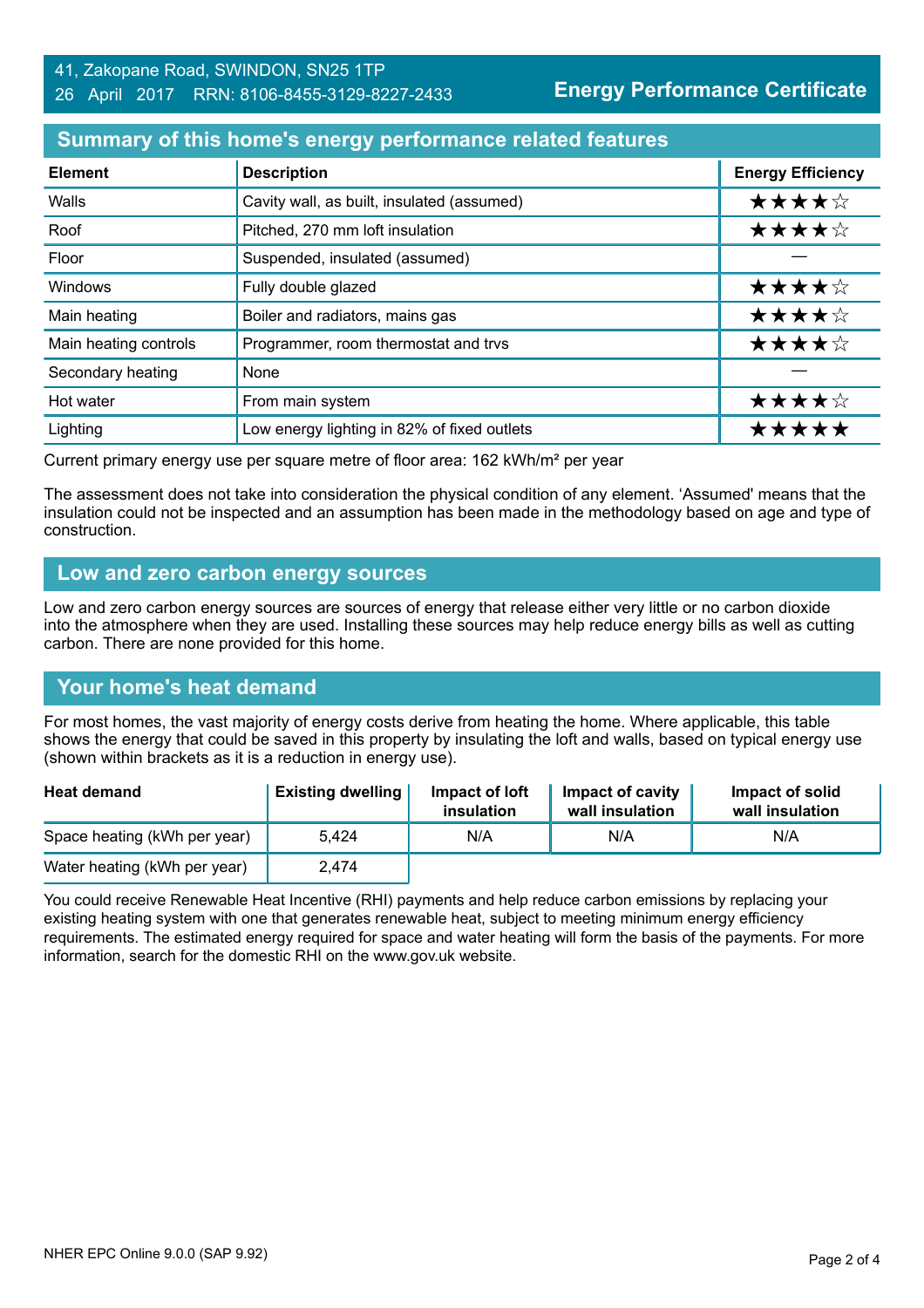#### 41, Zakopane Road, SWINDON, SN25 1TP 26 April 2017 RRN: 8106-8455-3129-8227-2433

#### **Recommendations**

The measures below will improve the energy performance of your dwelling. The performance ratings after improvements listed below are cumulative; that is, they assume the improvements have been installed in the order that they appear in the table. Further information about the recommended measures and other simple actions you could take today to save money is available at www.gov.uk/energy-grants-calculator. Before installing measures, you should make sure you have secured the appropriate permissions, where necessary. Such permissions might include permission from your landlord (if you are a tenant) or approval under Building Regulations for certain types of work.

Measures with a green tick  $\bullet$  may be supported through the Green Deal finance. If you want to take up measures with an orange tick **th** through Green Deal finance, be aware you may need to contribute some payment up-front.

| <b>Recommended measures</b>        | Indicative cost | <b>Typical savings</b><br>per year | <b>Rating after</b><br><b>improvement</b> | <b>Green Deal</b><br>finance |
|------------------------------------|-----------------|------------------------------------|-------------------------------------------|------------------------------|
| Solar water heating                | £4,000 - £6,000 | £47                                | C77                                       |                              |
| Solar photovoltaic panels, 2.5 kWp | £5,000 - £8,000 | £290                               | <b>B87</b>                                |                              |

#### **Opportunity to benefit from a Green Deal on this property**

Green Deal Finance allows you to pay for some of the cost of your improvements in instalments under a Green Deal Plan (note that this is a credit agreement, but with instalments being added to the electricity bill for the property). The availability of a Green Deal Plan will depend upon your financial circumstances. There is a limit to how much Green Deal Finance can be used, which is determined by how much energy the improvements are estimated to **save** for a 'typical household'.

You may be able to obtain support towards repairs or replacements of heating systems and/or basic insulation measures, if you are in receipt of qualifying benefits or tax credits. To learn more about this scheme and the rules about eligibility, call the Energy Saving Advice Service on **0300 123 1234** for England and Wales.